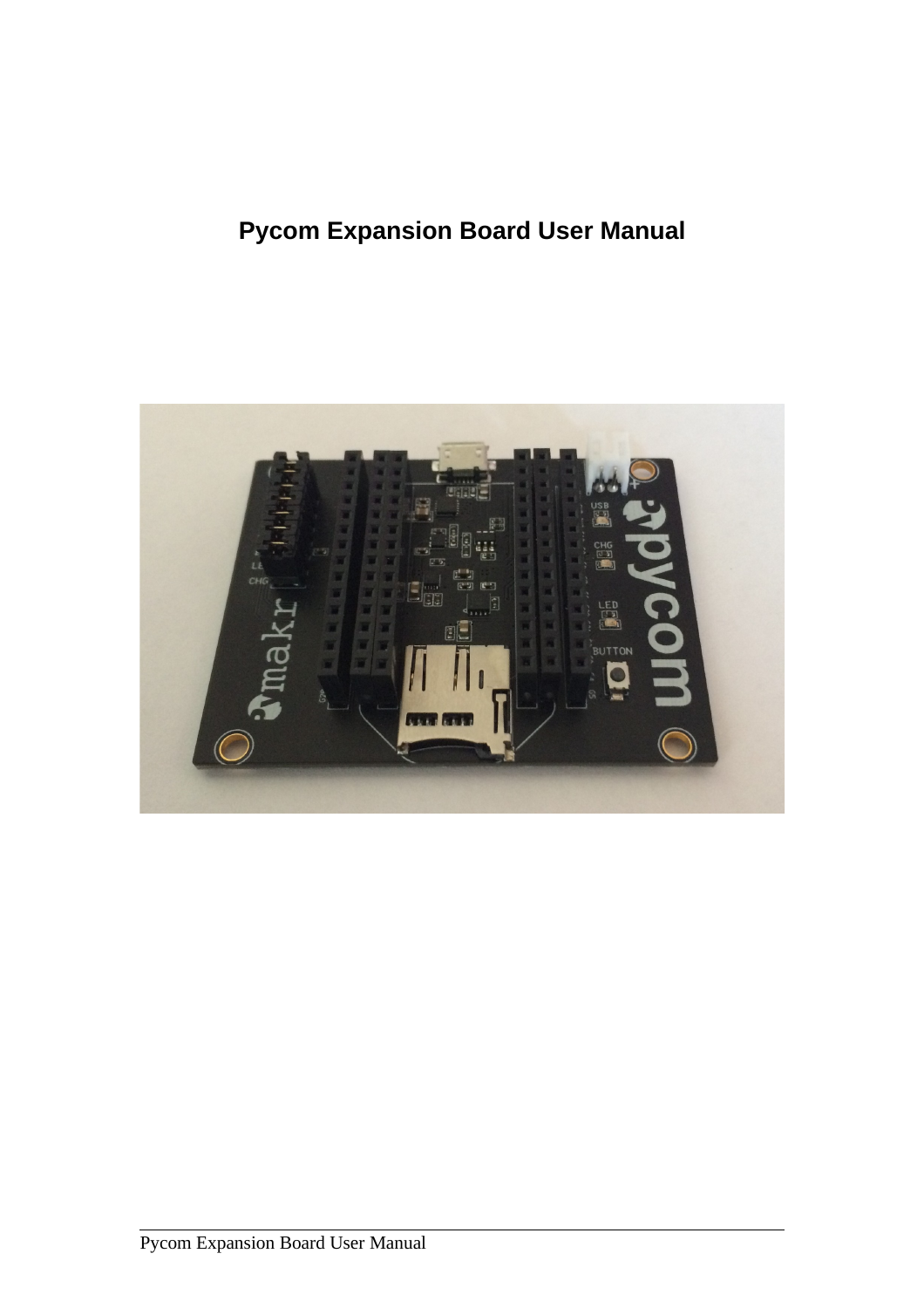#### **1. Features**

- All WiPy, LoPy and SiPy pins are available on breakout pins
- Micro USB Connector for power and for serial communication.
- User Button
- User LED
- Reverse battery protection
- LiPo battery charger
- Micro SD card connector with push-pull function
- 7 jumpers for enabling and disabling features

### **2. Block diagram**

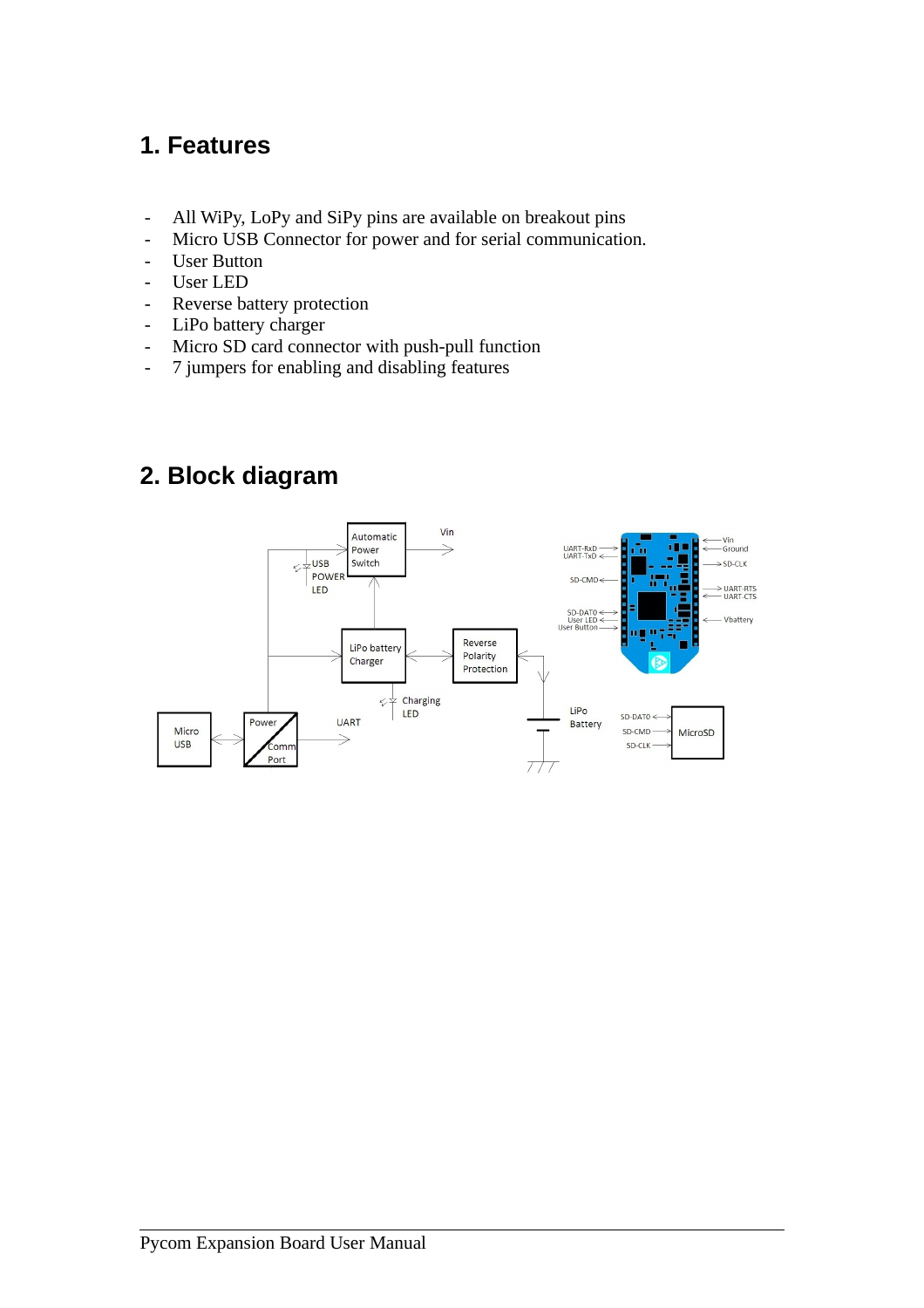#### **3. Overview**



- 1. Feature selection jumpers
- 2. Micro USB connector for power and serial communication
- 3. LiPo battery connector (JST)
- 4. USB Powered LED
- 5. Charge indication LED
- 6. User LED
- 7. User push button
- 8. MicroSD card socket

### **4. Feature selection jumpers**

| Jumper number | <b>Pin Name</b>   | <b>Pin function jumper Closed</b> | <b>Pin function jumper Open</b> |
|---------------|-------------------|-----------------------------------|---------------------------------|
|               | GPIO <sub>2</sub> | RxD                               | GPIO <sub>2</sub>               |
|               | GPIO <sub>6</sub> | <b>CTS</b>                        | GPIO <sub>6</sub>               |
|               | GPIO <sub>1</sub> | TxD                               | GPIO1                           |
| 4             | GPIO <sub>7</sub> | <b>RTS</b>                        | GPIO7                           |
|               | GPIO3             | VBat                              | GPIO <sub>3</sub>               |
| 6             | GPIO16            | User LED Enabled                  | User LED Disabled               |
|               |                   | Battery charge current 450mA      | Battery charge current 100mA    |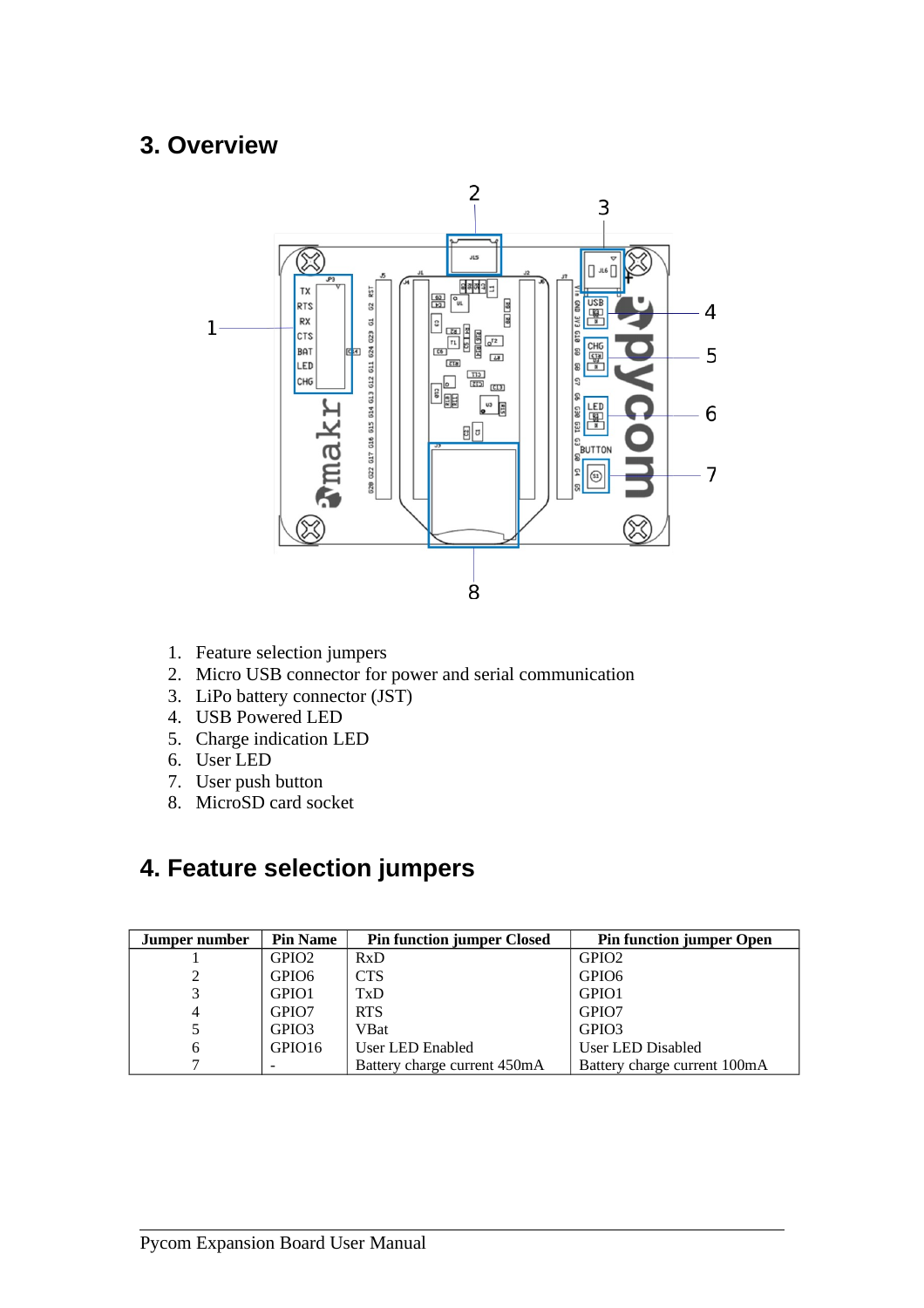### **5. Using the LED**

To use the LED on the super expansion board mount jumper 6. The user LED is connected to GPIO16 (G16 on the expansion board).

Example code:

```
from machine import Pin
# initialize GP16 in gpio mode (alt=0) and make it an output
p out = Pin('GP16', mode=Pin.OUT)
# switch on the LED
p_out.value(0)
# switch off the LED
p_out.value(1)
# toggle the state of the LED
p_out.toggle()
```
### **6. Using the pushbutton**

The user pushbutton is always connected to GPIO17 (G17 on the expansion board)

Example code:

```
from machine import Pin
# initialize GP17 in gpio mode and make it an input with the
# pull-up enabled
p_in = Pin('GP17', mode=Pin.IN, pull=Pin.PULL_UP)
# get value, 0 or 1
p_iin()
```
### **7. cautions and warnings**

The following conditions WILL CAUSE THE WiPy TO BE PERMANTLY DAMAGED.

- When a voltage above 3.6V is applied to any pin of the WiPy (besides the Vin pin)
- When a voltages above 1.8V is applied to an analogue input.

#### **8. List of acronyms**

| Vin     | Input voltage, connected to the USB power when available, |
|---------|-----------------------------------------------------------|
|         | otherwise connected to the battery.                       |
| SD-DAT0 | SD-card data0                                             |